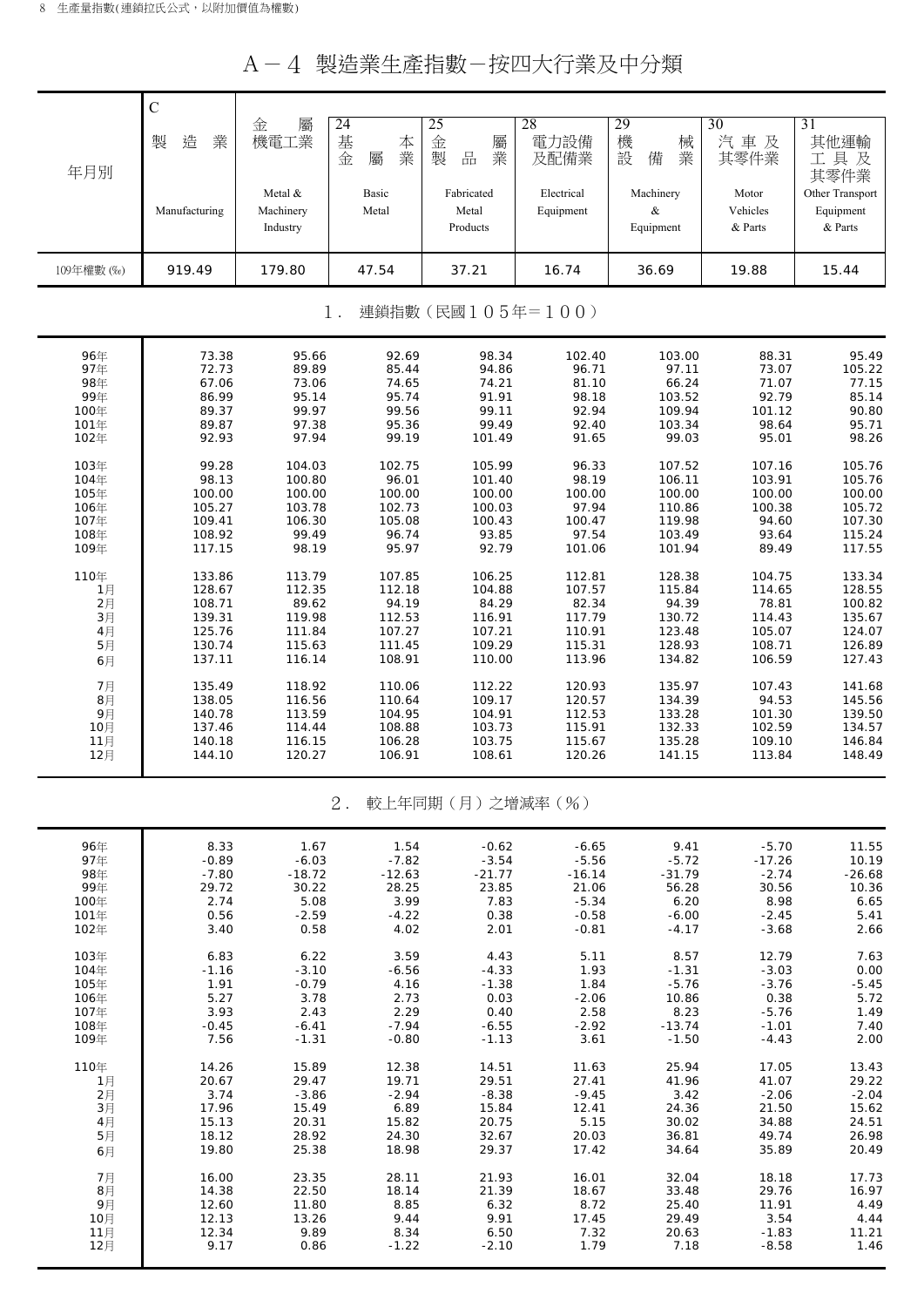| 34<br>產業用機械<br>設備維修及<br>装<br>業<br>安<br>Repair & Installation<br>of Industrial<br>Machinery<br>& Equipment | 資<br>訊<br>電子工業<br>Information<br>& Electronic<br>Industry | 26<br>子<br>電<br>零組件業<br>Electronic<br>Parts &<br>Components | 27<br>電腦、電子<br>產品及光學<br>品<br>製<br>業<br>Computers,<br>Electronic<br>& Optical<br>Products | 學<br>化<br>業<br>工<br>Chemistry<br>Industry | 13<br>皮革、毛皮<br>及其製品業<br>Leather, Fur<br>& Related<br>Products | 15<br>紙漿、紙<br>及紙製品業<br>Pulp, Paper<br>& Paper<br>Products | 16<br>印刷及資料<br>儲存媒體<br>複製業<br>Printing &<br>Reproduction<br>of Recorded<br>Media | Period           |
|-----------------------------------------------------------------------------------------------------------|-----------------------------------------------------------|-------------------------------------------------------------|------------------------------------------------------------------------------------------|-------------------------------------------|---------------------------------------------------------------|-----------------------------------------------------------|----------------------------------------------------------------------------------|------------------|
| 6.30                                                                                                      | 488.78                                                    | 431.01                                                      | 57.77                                                                                    | 158.76                                    | 0.39                                                          | 8.71                                                      | 5.24                                                                             | 2020 Weights (‰) |
|                                                                                                           |                                                           |                                                             |                                                                                          | 1. Chained Indexes $(2016 = 100)$         |                                                               |                                                           |                                                                                  |                  |
| 67.75                                                                                                     | 51.96                                                     | 51.04                                                       | 59.55                                                                                    | 97.80                                     | 233.00                                                        | 99.76                                                     | 113.77                                                                           | 2007             |
| 63.29                                                                                                     | 56.47                                                     | 55.86                                                       | 61.91                                                                                    | 91.74                                     | 207.96                                                        | 94.52                                                     | 114.24                                                                           | 2008             |
| 58.15                                                                                                     | 54.24                                                     | 54.59                                                       | 52.42                                                                                    | 92.48                                     | 183.05                                                        | 89.73                                                     | 103.16                                                                           | 2009             |
| 71.56                                                                                                     | 77.11                                                     | 76.65                                                       | 80.86                                                                                    | 100.98                                    | 200.33                                                        | 96.30                                                     | 113.42                                                                           | 2010             |
| 78.14                                                                                                     | 80.61                                                     | 76.75                                                       | 109.64                                                                                   | 97.08                                     | 178.18                                                        | 96.90                                                     | 114.60                                                                           | 2011             |
| 76.41                                                                                                     | 82.16                                                     | 81.06                                                       | 91.37                                                                                    | 98.16                                     | 164.78                                                        | 97.59                                                     | 108.18                                                                           | 2012             |
| 72.93                                                                                                     | 87.40                                                     | 86.89                                                       | 92.12                                                                                    | 99.63                                     | 160.19                                                        | 98.32                                                     | 106.00                                                                           | 2013             |
| 78.43                                                                                                     | 97.23                                                     | 96.75                                                       | 101.83                                                                                   | 100.58                                    | 159.60                                                        | 100.83                                                    | 104.16                                                                           | 2014             |
| 86.83                                                                                                     | 96.38                                                     | 95.55                                                       | 104.13                                                                                   | 100.14                                    | 122.11                                                        | 98.91                                                     | 101.74                                                                           | 2015             |
| 100.00                                                                                                    | 100.00                                                    | 100.00                                                      | 100.00                                                                                   | 100.00                                    | 100.00                                                        | 100.00                                                    | 100.00                                                                           | 2016             |
| 116.28                                                                                                    | 107.82                                                    | 108.20                                                      | 104.49                                                                                   | 100.70                                    | 103.83                                                        | 100.22                                                    | 96.97                                                                            | 2017             |
| 129.13                                                                                                    | 114.23                                                    | 113.97                                                      | 116.50                                                                                   | 102.60                                    | 97.44                                                         | 101.32                                                    | 95.28                                                                            | 2018             |
| 128.44                                                                                                    | 117.58                                                    | 114.10                                                      | 149.71                                                                                   | 100.31                                    | 99.20                                                         | 100.74                                                    | 84.73                                                                            | 2019             |
| 110.78                                                                                                    | 139.28                                                    | 136.31                                                      | 166.88                                                                                   | 95.32                                     | 78.20                                                         | 100.35                                                    | 82.45                                                                            | 2020             |
| 116.72                                                                                                    | 163.10                                                    | 161.16                                                      | 181.40                                                                                   | 102.15                                    | 82.51                                                         | 102.71                                                    | 84.98                                                                            | 2021             |
| 109.32                                                                                                    | 151.97                                                    | 149.45                                                      | 175.55                                                                                   | 103.03                                    | 80.34                                                         | 105.91                                                    | 89.48                                                                            | Jan.             |
| 92.52                                                                                                     | 133.95                                                    | 133.78                                                      | 135.96                                                                                   | 85.94                                     | 56.23                                                         | 85.72                                                     | 61.86                                                                            | Feb.             |
| 127.48                                                                                                    | 168.97                                                    | 168.48                                                      | 174.04                                                                                   | 106.21                                    | 89.90                                                         | 111.36                                                    | 83.34                                                                            | Mar.             |
| 109.22                                                                                                    | 147.86                                                    | 146.32                                                      | 162.49                                                                                   | 100.02                                    | 85.61                                                         | 102.83                                                    | 86.79                                                                            | Apr.             |
| 111.83                                                                                                    | 153.06                                                    | 150.21                                                      | 179.65                                                                                   | 105.80                                    | 88.32                                                         | 107.05                                                    | 79.21                                                                            | May              |
| 119.00                                                                                                    | 167.64                                                    | 166.16                                                      | 181.78                                                                                   | 103.63                                    | 82.08                                                         | 104.19                                                    | 78.25                                                                            | June             |
| 119.04                                                                                                    | 160.90                                                    | 158.08                                                      | 187.29                                                                                   | 106.97                                    | 83.62                                                         | 105.16                                                    | 84.79                                                                            | July             |
| 112.03                                                                                                    | 168.40                                                    | 166.24                                                      | 188.77                                                                                   | 105.56                                    | 81.49                                                         | 102.93                                                    | 79.33                                                                            | Aug.             |
| 114.17                                                                                                    | 179.04                                                    | 177.68                                                      | 192.07                                                                                   | 101.48                                    | 84.94                                                         | 96.45                                                     | 76.36                                                                            | Sep.             |
| 118.11                                                                                                    | 170.62                                                    | 168.80                                                      | 187.84                                                                                   | 100.67                                    | 86.12                                                         | 99.29                                                     | 93.52                                                                            | Oct.             |
| 123.86                                                                                                    | 175.07                                                    | 171.83                                                      | 205.33                                                                                   | 101.93                                    | 83.76                                                         | 103.01                                                    | 96.80                                                                            | Nov.             |
| 144.01                                                                                                    | 179.73                                                    | 176.92                                                      | 206.06                                                                                   | 104.60                                    | 87.68                                                         | 108.60                                                    | 110.08                                                                           | Dec.             |
|                                                                                                           |                                                           |                                                             |                                                                                          | 2. Annual Change Rate (%)                 |                                                               |                                                           |                                                                                  |                  |
| 4.07                                                                                                      | 20.14                                                     | 23.08                                                       | 8.15                                                                                     | 6.71                                      | $-9.76$                                                       | 1.86                                                      | 0.58                                                                             | 2007             |
| $-6.58$                                                                                                   | 8.68                                                      | 9.44                                                        | 3.96                                                                                     | $-6.20$                                   | $-10.75$                                                      | $-5.25$                                                   | 0.41                                                                             | 2008             |
| $-8.12$                                                                                                   | $-3.95$                                                   | $-2.27$                                                     | $-15.33$                                                                                 | 0.81                                      | $-11.98$                                                      | $-5.07$                                                   | $-9.70$                                                                          | 2009             |
| 23.06                                                                                                     | 42.16                                                     | 40.41                                                       | 54.25                                                                                    | 9.19                                      | 9.44                                                          | 7.32                                                      | 9.95                                                                             | 2010             |
| 9.20                                                                                                      | 4.54                                                      | 0.13                                                        | 35.59                                                                                    | $-3.86$                                   | $-11.06$                                                      | 0.62                                                      | 1.04                                                                             | 2011             |
| $-2.21$                                                                                                   | 1.92                                                      | 5.62                                                        | $-16.66$                                                                                 | 1.11                                      | $-7.52$                                                       | 0.71                                                      | $-5.60$                                                                          | 2012             |
| $-4.55$                                                                                                   | 6.38                                                      | 7.19                                                        | 0.82                                                                                     | 1.50                                      | $-2.79$                                                       | 0.75                                                      | $-2.02$                                                                          | 2013             |
| 7.54                                                                                                      | 11.25                                                     | 11.35                                                       | 10.54                                                                                    | 0.95                                      | $-0.37$                                                       | 2.55                                                      | $-1.74$                                                                          | 2014             |
| 10.71                                                                                                     | $-0.87$                                                   | $-1.24$                                                     | 2.26                                                                                     | $-0.44$                                   | $-23.49$                                                      | $-1.90$                                                   | $-2.32$                                                                          | 2015             |
| 15.17                                                                                                     | 3.76                                                      | 4.66                                                        | $-3.97$                                                                                  | $-0.14$                                   | $-18.11$                                                      | 1.10                                                      | $-1.71$                                                                          | 2016             |
| 16.28                                                                                                     | 7.82                                                      | 8.20                                                        | 4.49                                                                                     | 0.70                                      | 3.83                                                          | 0.22                                                      | $-3.03$                                                                          | 2017             |
| 11.05                                                                                                     | 5.95                                                      | 5.33                                                        | 11.49                                                                                    | 1.89                                      | $-6.15$                                                       | 1.10                                                      | $-1.74$                                                                          | 2018             |
| $-0.53$                                                                                                   | 2.93                                                      | 0.11                                                        | 28.51                                                                                    | $-2.23$                                   | 1.81                                                          | $-0.57$                                                   | -11.07                                                                           | 2019             |
| $-13.75$                                                                                                  | 18.46                                                     | 19.47                                                       | 11.47                                                                                    | $-4.97$                                   | $-21.17$                                                      | $-0.39$                                                   | $-2.69$                                                                          | 2020             |
| 5.36                                                                                                      | 17.10                                                     | 18.23                                                       | 8.70                                                                                     | 7.17                                      | 5.51                                                          | 2.35                                                      | 3.07                                                                             | 2021             |
| 18.98                                                                                                     | 22.84                                                     | 22.53                                                       | 25.37                                                                                    | 5.69                                      | $-11.70$                                                      | 14.03                                                     | 20.19                                                                            | Jan.             |
| $-14.37$                                                                                                  | 14.83                                                     | 15.93                                                       | 5.81                                                                                     | $-9.51$                                   | $-36.93$                                                      | $-13.01$                                                  | $-13.22$                                                                         | Feb.             |
| 22.57                                                                                                     | 23.66                                                     | 25.70                                                       | 8.11                                                                                     | 8.43                                      | $-10.95$                                                      | 0.78                                                      | 4.66                                                                             | Mar.             |
| $-5.06$                                                                                                   | 15.05                                                     | 16.27                                                       | 5.87                                                                                     | 10.40                                     | 27.85                                                         | 0.34                                                      | 11.48                                                                            | Apr.             |
| $-16.44$                                                                                                  | 14.92                                                     | 15.36                                                       | 11.72                                                                                    | 17.90                                     | 38.17                                                         | 15.93                                                     | 10.30                                                                            | May              |
| 0.85                                                                                                      | 20.23                                                     | 21.82                                                       | 8.43                                                                                     | 14.46                                     | 18.07                                                         | 13.40                                                     | 10.91                                                                            | June             |
| $-3.52$                                                                                                   | 16.82                                                     | 18.78                                                       | 3.74                                                                                     | 10.68                                     | 24.10                                                         | 2.94                                                      | $-4.52$                                                                          | July             |
| 3.60                                                                                                      | 13.10                                                     | 13.68                                                       | 8.56                                                                                     | 14.52                                     | 22.60                                                         | 4.62                                                      | $-5.33$                                                                          | Aug.             |
| 12.43                                                                                                     | 16.87                                                     | 18.83                                                       | 2.67                                                                                     | 5.97                                      | $-3.44$                                                       | $-7.27$                                                   | $-10.93$                                                                         | Sep.             |
| 14.69                                                                                                     | 14.80                                                     | 15.90                                                       | 6.41                                                                                     | 4.09                                      | 16.02                                                         | $-0.28$                                                   | 6.62                                                                             | Oct.             |
| 19.21                                                                                                     | 17.17                                                     | 17.60                                                       | 14.02                                                                                    | 2.67                                      | 6.44                                                          | $-0.02$                                                   | 2.73                                                                             | Nov.             |
| 21.41                                                                                                     | 15.69                                                     | 16.94                                                       | 6.76                                                                                     | 2.55                                      | 6.73                                                          | 0.15                                                      | 6.34                                                                             | Dec.             |

A-4 Indexes of Manufacturing Production - By Four Groups & Sectors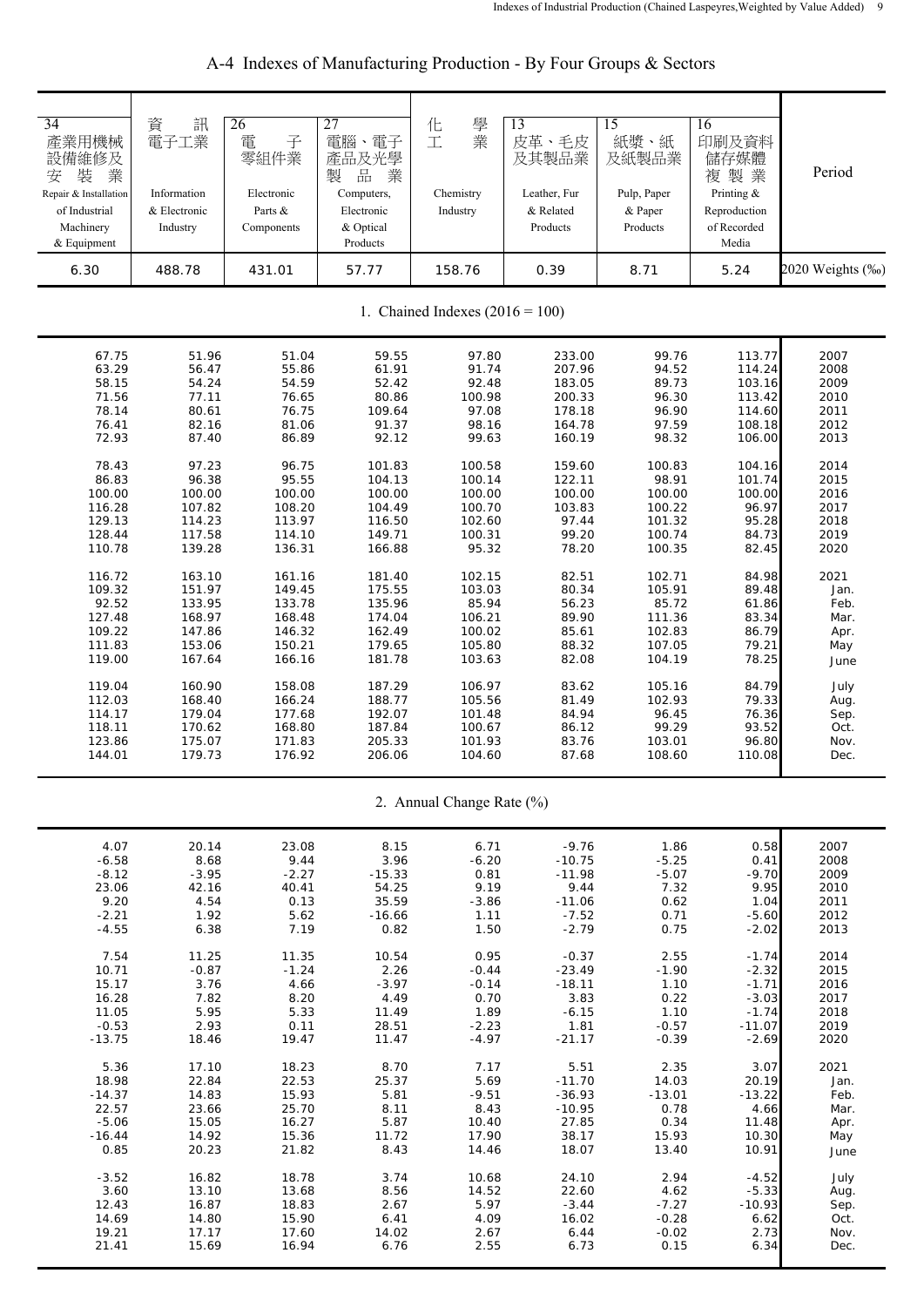## A-4 製造業生產指數-按四大行業及中分類(續)

| 年月別        | 17<br>石油及煤<br>製品業<br>Petroleum<br>& Coal<br>Products | 18<br>化學原材料肥料<br>氮化合物塑橡膠<br>原料及人纖業<br>Chemical, Fertilizers,<br>Nitrogen Compounds,<br>Plastic & Rubber,<br>Man-made Fibres | 19<br>其他化學<br>製品業<br>Other<br>Chemical<br>Products | 20<br>藥品及醫用<br>化學製品業<br>Pharmaceuticals<br>& Medicinal<br><b>Chemical Products</b> | 21<br>橡<br>膠<br>業<br>製<br>品<br>Rubber<br>Products | 22<br>塑製<br>膠業<br>品<br>Plastic<br>Products | 民工<br>生業<br>Food, Textiles<br>&<br>Other Industry | 08<br>食<br>$\frac{\Box}{\Box \Box}$<br>及業<br>品<br>飼<br>Food & Prepared<br>Animal Feeds |
|------------|------------------------------------------------------|-----------------------------------------------------------------------------------------------------------------------------|----------------------------------------------------|------------------------------------------------------------------------------------|---------------------------------------------------|--------------------------------------------|---------------------------------------------------|----------------------------------------------------------------------------------------|
| 109年權數 (‰) | 34.14                                                | 62.59                                                                                                                       | 16.48                                              | 8.77                                                                               | 7.56                                              | 14.89                                      | 92.15                                             | 26.31                                                                                  |
|            |                                                      |                                                                                                                             | $1$ .                                              | 連鎖指數(民國105年=100)                                                                   |                                                   |                                            |                                                   |                                                                                        |
| 96年        | 111.72                                               | 93.40                                                                                                                       | 78.30                                              | 74.26                                                                              | 104.40                                            | 108.39                                     | 94.94                                             | 89.11                                                                                  |
| 97年        | 102.01                                               | 87.07                                                                                                                       | 76.33                                              | 75.97                                                                              | 101.99                                            | 99.28                                      | 89.81                                             | 86.28                                                                                  |
| 98年        | 102.59                                               | 93.06                                                                                                                       | 71.54                                              | 81.04                                                                              | 84.65                                             | 85.76                                      | 81.95                                             | 86.25                                                                                  |
| 99年        | 98.39                                                | 104.84                                                                                                                      | 87.47                                              | 86.79                                                                              | 107.99                                            | 98.73                                      | 91.26                                             | 92.59                                                                                  |
| 100年       | 91.15                                                | 99.42                                                                                                                       | 87.84                                              | 88.19                                                                              | 110.07                                            | 100.37                                     | 93.52                                             | 93.55                                                                                  |
| 101年       | 97.39                                                | 98.90                                                                                                                       | 87.67                                              | 93.27                                                                              | 104.29                                            | 99.97                                      | 94.50                                             | 93.95                                                                                  |
| 102年       | 98.73                                                | 100.13                                                                                                                      | 94.89                                              | 96.14                                                                              | 102.29                                            | 100.14                                     | 95.76                                             | 95.20                                                                                  |
| 103年       | 98.77                                                | 100.41                                                                                                                      | 99.65                                              | 92.03                                                                              | 106.97                                            | 105.15                                     | 97.69                                             | 95.47                                                                                  |
| 104年       | 98.99                                                | 99.80                                                                                                                       | 101.52                                             | 95.51                                                                              | 106.41                                            | 101.96                                     | 97.87                                             | 96.36                                                                                  |
| 105年       | 100.00                                               | 100.00                                                                                                                      | 100.00                                             | 100.00                                                                             | 100.00                                            | 100.00                                     | 100.00                                            | 100.00                                                                                 |
| 106年       | 95.20                                                | 102.67                                                                                                                      | 107.98                                             | 99.12                                                                              | 102.79                                            | 101.95                                     | 103.74                                            | 100.57                                                                                 |
| 107年       | 97.95                                                | 104.56                                                                                                                      | 110.94                                             | 102.40                                                                             | 99.38                                             | 104.01                                     | 104.91                                            | 102.15                                                                                 |
| 108年       | 96.86                                                | 99.97                                                                                                                       | 109.79                                             | 109.84                                                                             | 102.72                                            | 102.05                                     | 104.29                                            | 105.95                                                                                 |
| 109年       | 81.12                                                | 100.32                                                                                                                      | 104.76                                             | 117.30                                                                             | 100.16                                            | 103.24                                     | 101.34                                            | 105.82                                                                                 |
| 110年       | 85.44                                                | 110.33                                                                                                                      | 110.86                                             | 127.53                                                                             | 103.22                                            | 109.97                                     | 109.81                                            | 107.55                                                                                 |
| 1月         | 81.76                                                | 114.43                                                                                                                      | 114.94                                             | 118.66                                                                             | 106.17                                            | 107.85                                     | 109.24                                            | 117.48                                                                                 |
| 2月         | 75.00                                                | 99.42                                                                                                                       | 87.53                                              | 78.22                                                                              | 80.06                                             | 84.83                                      | 83.54                                             | 87.11                                                                                  |
| 3月         | 85.58                                                | 113.68                                                                                                                      | 121.79                                             | 121.13                                                                             | 117.36                                            | 121.18                                     | 114.25                                            | 110.64                                                                                 |
| 4月         | 80.60                                                | 109.57                                                                                                                      | 112.57                                             | 106.43                                                                             | 106.48                                            | 109.17                                     | 106.46                                            | 103.84                                                                                 |
| 5月         | 90.49                                                | 114.47                                                                                                                      | 114.72                                             | 128.39                                                                             | 107.35                                            | 112.34                                     | 111.26                                            | 106.34                                                                                 |
| 6月         | 86.13                                                | 110.52                                                                                                                      | 113.75                                             | 140.83                                                                             | 104.75                                            | 115.45                                     | 112.86                                            | 105.09                                                                                 |
| 7月         | 92.81                                                | 113.18                                                                                                                      | 117.86                                             | 136.86                                                                             | 104.83                                            | 117.10                                     | 113.18                                            | 110.87                                                                                 |
| 8月         | 93.37                                                | 112.04                                                                                                                      | 111.90                                             | 140.77                                                                             | 101.73                                            | 113.91                                     | 113.67                                            | 109.91                                                                                 |
| 9月         | 84.96                                                | 107.71                                                                                                                      | 106.91                                             | 169.79                                                                             | 100.97                                            | 106.04                                     | 109.66                                            | 104.95                                                                                 |
| 10月        | 84.27                                                | 110.20                                                                                                                      | 104.39                                             | 118.88                                                                             | 98.42                                             | 109.02                                     | 113.30                                            | 106.63                                                                                 |
| 11月        | 80.07                                                | 110.27                                                                                                                      | 109.11                                             | 143.36                                                                             | 102.24                                            | 112.08                                     | 113.78                                            | 109.38                                                                                 |
| 12月        | 90.19                                                | 108.49                                                                                                                      | 114.84                                             | 127.07                                                                             | 108.32                                            | 110.66                                     | 116.50                                            | 118.35                                                                                 |
|            |                                                      |                                                                                                                             | $2$ .                                              | 較上年同期 (月) 之增減率 (%)                                                                 |                                                   |                                            |                                                   |                                                                                        |
| 96年        | 1.60                                                 | 12.67                                                                                                                       | 0.10                                               | 4.64                                                                               | 4.87                                              | 0.03                                       | $-0.75$                                           | $-1.24$                                                                                |
| 97年        | $-8.69$                                              | $-6.78$                                                                                                                     | $-2.52$                                            | 2.30                                                                               | $-2.31$                                           | $-8.40$                                    | $-5.40$                                           | $-3.18$                                                                                |
| 98年        | 0.57                                                 | 6.88                                                                                                                        | $-6.28$                                            | 6.67                                                                               | $-17.00$                                          | $-13.62$                                   | $-8.75$                                           | $-0.03$                                                                                |
| 99年        | $-4.09$                                              | 12.66                                                                                                                       | 22.27                                              | 7.10                                                                               | 27.57                                             | 15.12                                      | 11.36                                             | 7.35                                                                                   |
| 100年       | $-7.36$                                              | $-5.17$                                                                                                                     | 0.42                                               | 1.61                                                                               | 1.93                                              | 1.66                                       | 2.48                                              | 1.04                                                                                   |
| 101年       | 6.85                                                 | $-0.52$                                                                                                                     | $-0.19$                                            | 5.76                                                                               | $-5.25$                                           | $-0.40$                                    | 1.05                                              | 0.43                                                                                   |
| 102年       | 1.38                                                 | 1.24                                                                                                                        | 8.24                                               | 3.08                                                                               | $-1.92$                                           | 0.17                                       | 1.33                                              | 1.33                                                                                   |
| 103年       | 0.04                                                 | 0.28                                                                                                                        | 5.02                                               | $-4.28$                                                                            | 4.58                                              | 5.00                                       | 2.02                                              | 0.28                                                                                   |
| 104年       | 0.22                                                 | $-0.61$                                                                                                                     | 1.88                                               | 3.78                                                                               | $-0.52$                                           | $-3.03$                                    | 0.18                                              | 0.93                                                                                   |
| 105年       | 1.02                                                 | 0.20                                                                                                                        | $-1.50$                                            | 4.70                                                                               | $-6.02$                                           | $-1.92$                                    | 2.18                                              | 3.78                                                                                   |
| 106年       | $-4.80$                                              | 2.67                                                                                                                        | 7.98                                               | $-0.88$                                                                            | 2.79                                              | 1.95                                       | 3.74                                              | 0.57                                                                                   |
| 107年       | 2.89                                                 | 1.84                                                                                                                        | 2.74                                               | 3.31                                                                               | $-3.32$                                           | 2.02                                       | 1.13                                              | 1.57                                                                                   |
| 108年       | $-1.11$                                              | $-4.39$                                                                                                                     | $-1.04$                                            | 7.27                                                                               | 3.36                                              | $-1.88$                                    | $-0.59$                                           | 3.72                                                                                   |
| 109年       | $-16.25$                                             | 0.35                                                                                                                        | $-4.58$                                            | 6.79                                                                               | $-2.49$                                           | 1.17                                       | $-2.83$                                           | $-0.12$                                                                                |
| 110年       | 5.33                                                 | 9.98                                                                                                                        | 5.82                                               | 8.72                                                                               | 3.06                                              | 6.52                                       | 8.36                                              | 1.63                                                                                   |
| 1月         | $-18.25$                                             | 12.75                                                                                                                       | 18.53                                              | 23.62                                                                              | 22.49                                             | 22.33                                      | 21.54                                             | 11.57                                                                                  |
| 2月         | $-13.97$                                             | 2.56                                                                                                                        | $-16.40$                                           | $-30.12$                                                                           | $-22.58$                                          | $-13.08$                                   | $-10.90$                                          | $-9.74$                                                                                |
| 3月         | 4.97                                                 | 14.25                                                                                                                       | 4.23                                               | $-2.81$                                                                            | 7.55                                              | 9.95                                       | 9.86                                              | 0.33                                                                                   |
| 4月         | 4.47                                                 | 15.53                                                                                                                       | 8.60                                               | $-5.38$                                                                            | 31.17                                             | 10.27                                      | 13.41                                             | 1.06                                                                                   |
| 5月         | 11.73                                                | 21.83                                                                                                                       | 18.51                                              | 11.08                                                                              | 38.66                                             | 18.97                                      | 15.67                                             | 4.27                                                                                   |
| 6月         | 6.52                                                 | 16.29                                                                                                                       | 20.63                                              | 20.48                                                                              | 20.43                                             | 18.71                                      | 16.43                                             | 3.69                                                                                   |
| 7月         | 15.02                                                | 11.52                                                                                                                       | 14.87                                              | 8.78                                                                               | 1.69                                              | 7.97                                       | 6.91                                              | $-2.14$                                                                                |
| 8月         | 23.64                                                | 16.33                                                                                                                       | 9.81                                               | 22.33                                                                              | $-0.99$                                           | 6.94                                       | 7.08                                              | $-1.82$                                                                                |
| 9月         | 9.16                                                 | 9.90                                                                                                                        | $-0.35$                                            | 34.37                                                                              | $-10.04$                                          | $-5.73$                                    | 2.04                                              | $-1.65$                                                                                |
| 10月        | 12.81                                                | 2.12                                                                                                                        | $-2.57$                                            | 0.25                                                                               | $-7.48$                                           | 5.12                                       | 9.42                                              | 4.87                                                                                   |
| 11月        | 1.33                                                 | 2.89                                                                                                                        | $-1.07$                                            | 13.15                                                                              | $-8.14$                                           | 5.06                                       | 7.86                                              | 5.79                                                                                   |
| 12月        | 15.76                                                | $-2.40$                                                                                                                     | 0.24                                               | 8.10                                                                               | $-10.72$                                          | $-3.24$                                    | 3.12                                              | 3.29                                                                                   |